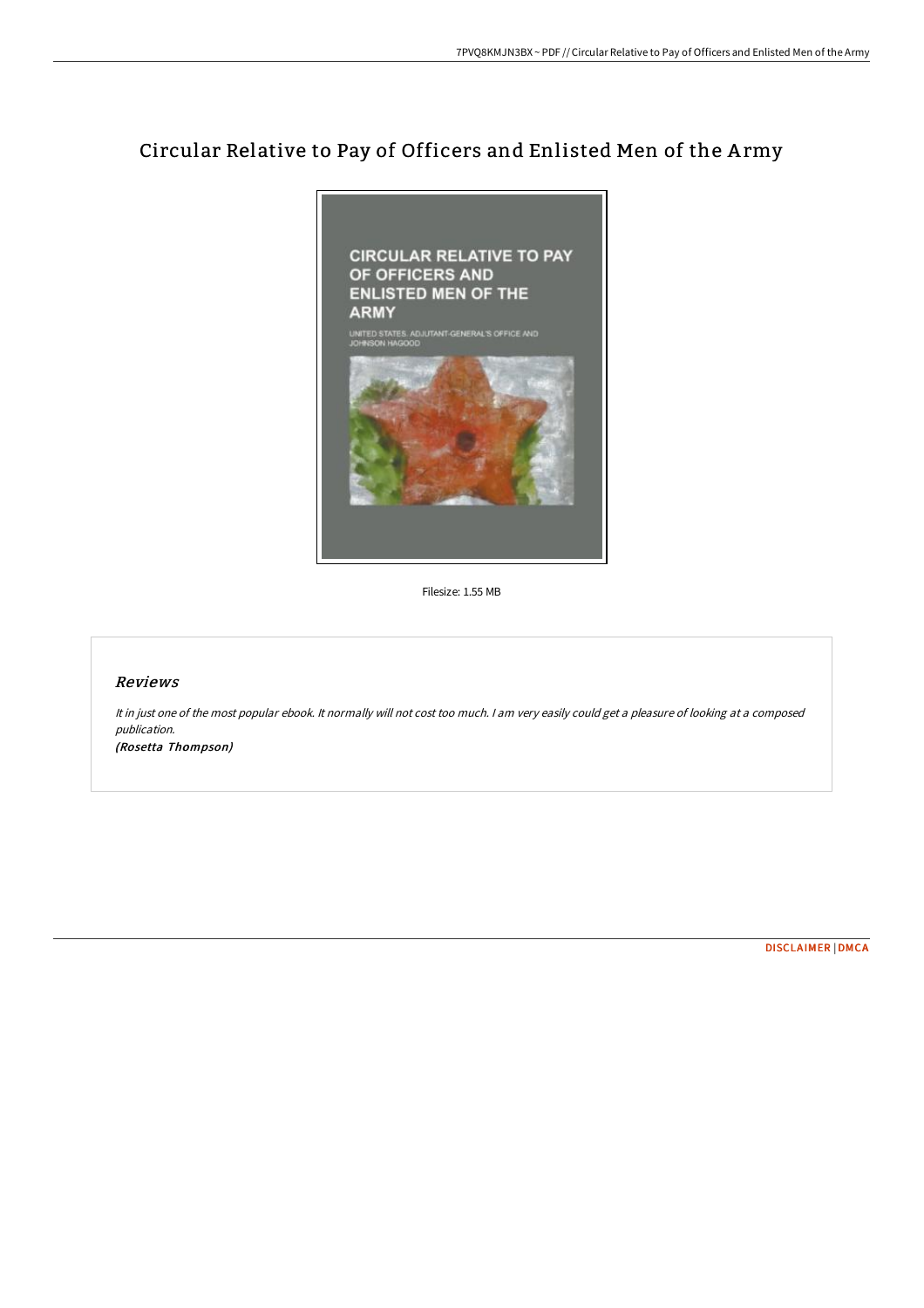## CIRCULAR RELATIVE TO PAY OF OFFICERS AND ENLISTED MEN OF THE ARMY



To read Circular Relative to Pay of Officers and Enlisted Men of the Army PDF, make sure you click the hyperlink listed below and download the ebook or get access to additional information which are highly relevant to CIRCULAR RELATIVE TO PAY OF OFFICERS AND ENLISTED MEN OF THE ARMY ebook.

Rarebooksclub.com, United States, 2013. Paperback. Book Condition: New. 246 x 189 mm. Language: English . Brand New Book \*\*\*\*\* Print on Demand \*\*\*\*\*.This historic book may have numerous typos and missing text. Purchasers can usually download a free scanned copy of the original book (without typos) from the publisher. Not indexed. Not illustrated. 1907 edition. Excerpt: . and mounted men their own horses with \$240 a year extra pay for forage and keep. Montreal. Quebec. Chief of police per annum. \$3,500 Quartermaster do 1,600 Inspectors, do 1,600 Captains do 850 Lieutenants do 800 Constables, first year do 600 Constables, second and third years do 650 Constables, over three years service do 700 Patrol sergeants do 775 Chief of detectives do 2,750 Sergeant of detectives do 1,400 Detectives, first class do 1,025 Detectives, second class, do 925 Patrol operators do 750 Matron do 520 In 1850 watchmen received \$1.75 per night, and day police \$500 per annum. Buffalo, N. Y. In 1896 three grades of patrolmen were established: First grade at \$900, second grade at \$800, and the third grade at \$720 per annum. Bill is pending to increase salaries. St. Louis, Mo. About the year 1895 the council passed an ordinance increasing the pay of patrolmen \$30 a year in addition to their regular pay, for pension-fund purposes; in 1906 this amount was increased to \$50 per year. An ordinance passed this spring grants a two weeks vacation to each patrolman with pay. Newark, N. J. Captain per month. \$150 Lieutenant do 140 Detective sergeant do 125 Patrol sergeant do 125 Corporal do--115 Pat rolman do 100 \$200 140 150 125 115 100 There is a proposition before the people, to be voted on this coming election, which, if carried, will raise lieutenants to \$160 and sergeants to \$140. Havana,...

 $\boxed{=}$ Read Circular [Relative](http://techno-pub.tech/circular-relative-to-pay-of-officers-and-enliste.html) to Pay of Officers and Enlisted Men of the Army Online  $\ensuremath{\mathop\square}\xspace$ [Download](http://techno-pub.tech/circular-relative-to-pay-of-officers-and-enliste.html) PDF Circular Relative to Pay of Officers and Enlisted Men of the Army